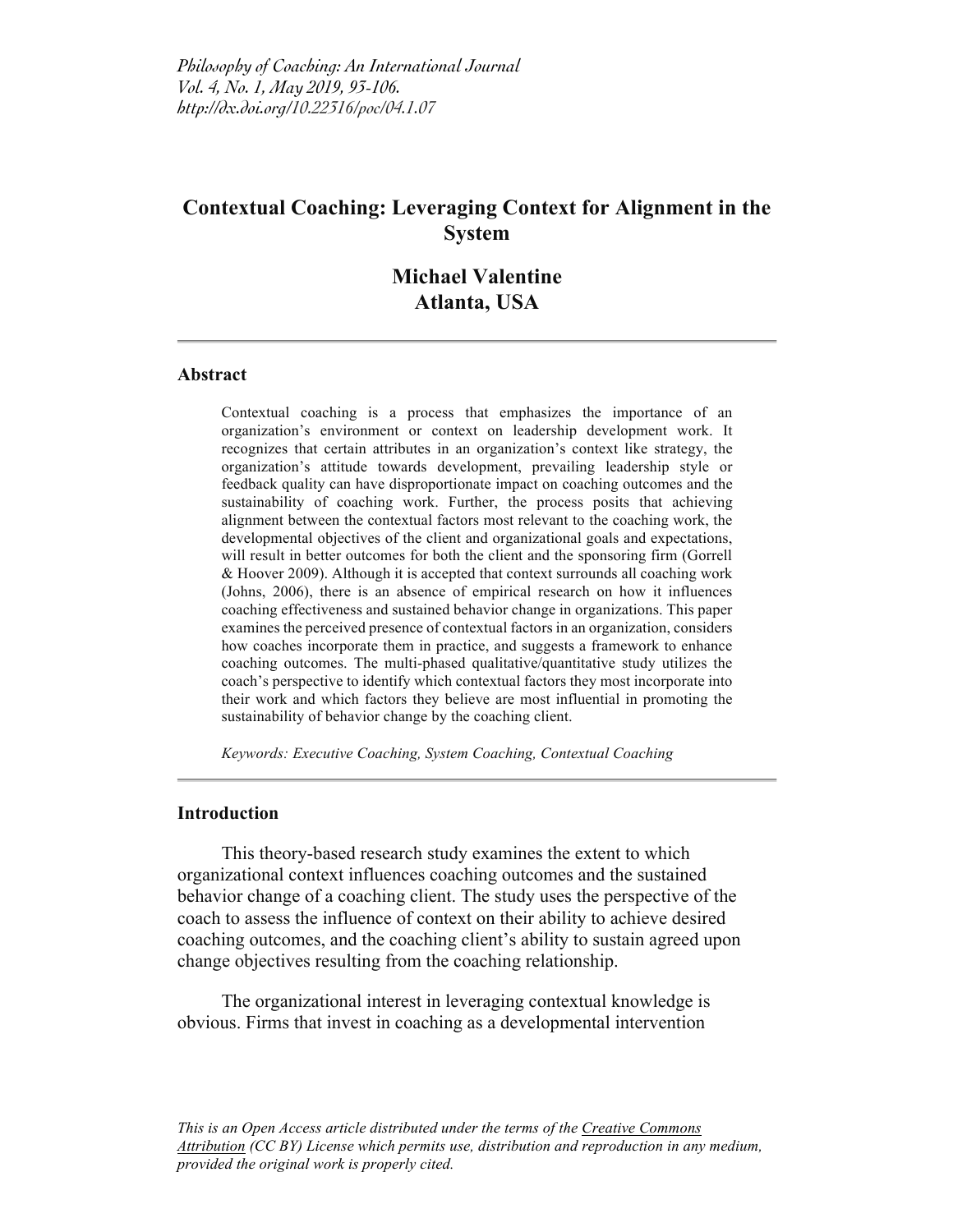generally have two compelling needs they wish to meet: first, they wish to ensure the investment made in the coaching-focused development yields a return through resulting desired behavior change in the individual or group that participates in the coaching; and second, the organization wishes to learn from each engagement to improve the overall developmental environment for future investments and activities (Gorrell, et al., 2009). It is clear, then, that a knowledge of the system-level factors that inhibit or support coaching work, and the ability of an individual or group to sustain behavior change over time, would be useful in creating the conditions that are most conducive to accelerated organizational learning and development. Further, this knowledge would allow the organization to better guide the alignment of the investment with overall business objectives and expectations.

One approach – that fosters understanding of these factors and examines the potential importance of the various contextual elements on developmental outcomes – assesses the experience of internal and external coaches working in the organization. Coaches hold unique positionality by virtue of their exposure to the many "touch points" in the organization they interact with during their work. It is not unusual for a coach to speak with numerous stakeholders to obtain feedback on behalf of a coaching client. These stakeholders, while providing feedback relevant to the development work, often will offer their perspective on organizational attributes that might support or challenge the developmental goals of the client. Each of these interactions, therefore, provides a chance to collect data, at the systems level, regarding the relationship between the context of the organization and development. After multiple conversations or engagements in the same system, a coach will have the opportunity to uncover themes and patterns in that system, that may have implications for the overall developmental environment. To the extent the coach understands and incorporates the knowledge gained from these patterns, it may inform approaches to development that are more effective in that organization.

## **Literature Review**

Context influences many aspects of organizational life. Relevant studies using the narrow term "organizational context" in the title have examined its influence on organizational behavior (Johns, 2006), leadership (Porter, et al., 2006), organizational creativity (Shalley, et al., 2004), work team effectiveness (Doolen, et al., 2003), quality (Glasgow, et al., 2013) and Total Quality Management (TQM) (Sila, 2007), and its influence on turnover and job satisfaction (Parzinger, et al., 2012). Studies using the broader term of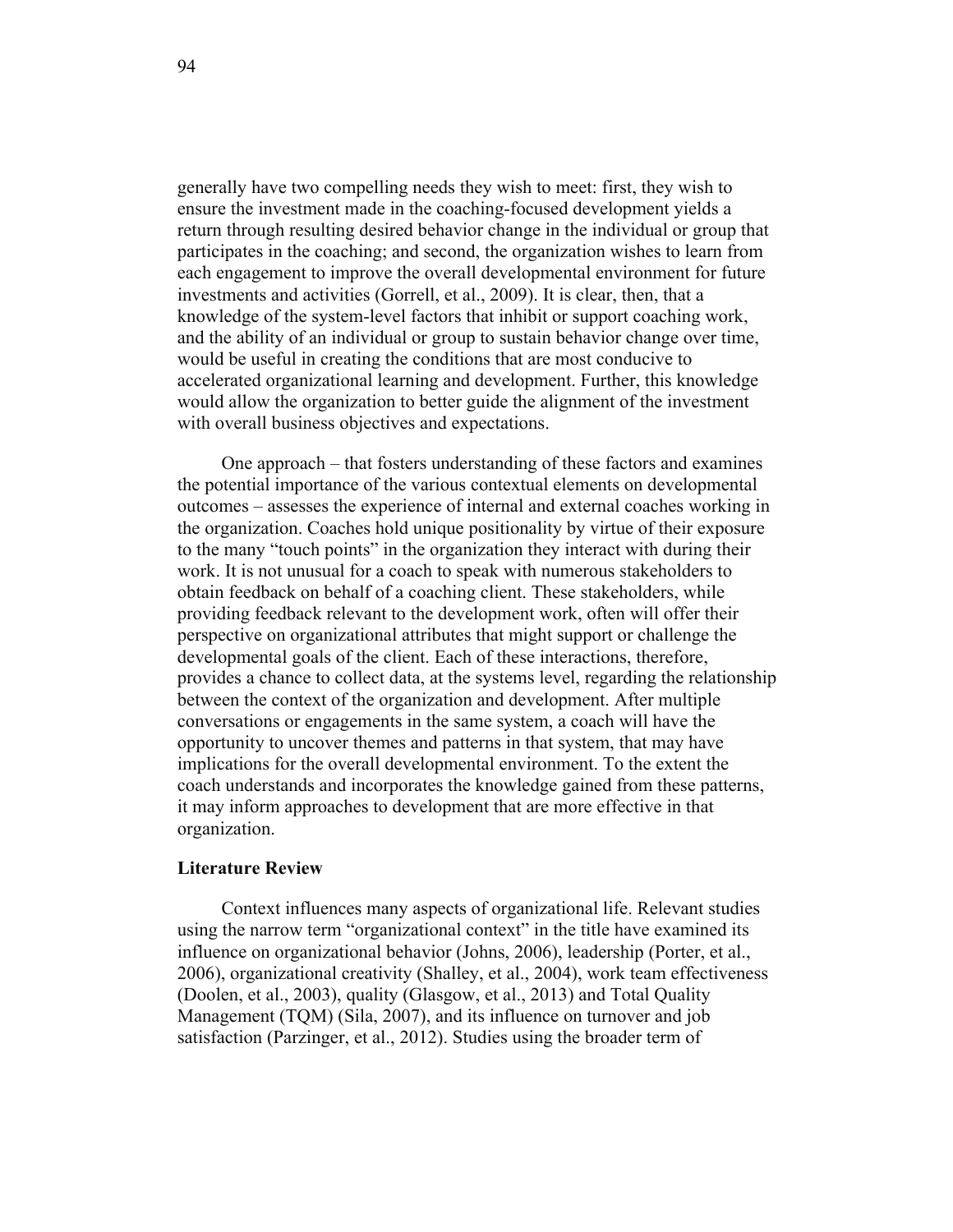organizational culture yield additional support for the link between context/culture factors and organizational outcomes (Gregory, et al., 2009) for example. At the individual or group level the relationship between behavior change and context is complex; however, there is established research on how it influences the formation of attitudes (Eagly, et al., 1993) and can even help predict behavior change (Fishbein, et al., 2010). Despite these studies, there still is a dearth of extensive work on the relationship between context and coaching or leadership behavior change (Porter, et al., 2006). This point is made clearly by Funder (2001) in discussing contemporary personality research:

> For all the arguments that the situation (context) is all important … little is empirically known or even theorized about how situations influence behavior, or what the basic kinds of situations are (or alternatively, what variables are useful in comparing one situation with another). (Funder, 2001, p. 211)

An example of how additional examination of the topic would benefit the field can be found in the contextual coaching framework described in one prominent model. The model identifies ten broad components that represent organizational alignment factors that a coach should account for and incorporate into their work with a coaching client. Though the framework does provide guidance on how a coach should consider these factors, it is not specific on how to align the factors. The framework does not offer a precise measurement methodology to instruct a coach on how factors should be weighted or how factor importance may shift with different contextual profiles or differences in developmental objectives. The framework's ten factors are grouped into five dyads: Strategy/Structure, Culture/Communications, Talent Systems/Talent Solutions, Development/Dynamics (Gorrell, et al., 2009). They are intended to act as a filter for the coach while they work with their client on adjusting habits, behaviors, and skills. The dyads account for:

- Strategy Structure: Strategy impact on leader and relationships within organizational structure
- Culture Communication: How culture presents barriers and opportunities, and how communication style impacts success
- Talent Systems Talent Solutions: How organizational processes impact development opportunities
- Development Dynamics: Individual development for the coaching process and leaders' impact on others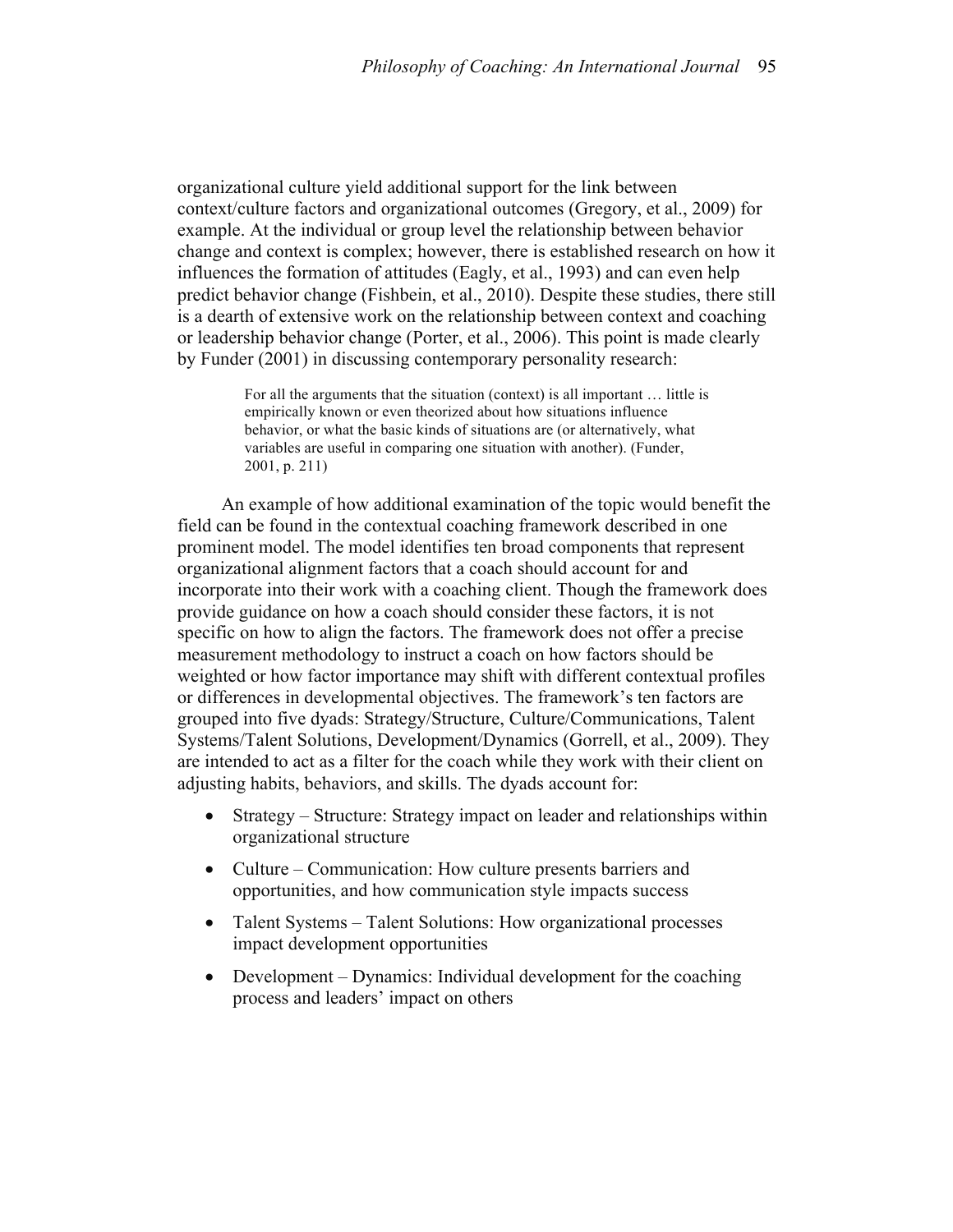• Career – Competence: Career plan and gaps versus organizational definitions of leadership

# *Definitions*

The contextual coaching approach is heavily influenced by the definitions of context, executive and organizational coaching that each coach recognizes. Definitional variation is also reflected in the existing literature. Table 1 below provides the most common definitions for each of these elements.

| <b>Author/Source</b> | <b>Description</b>                                         |
|----------------------|------------------------------------------------------------|
| (Johns, 2006)        | "Situational opportunities and constraints that affect the |
|                      | occurrence and meaning of organizational behavior as       |
| Definition of        | well as functional relationships between variables.        |
| Context              | Context can serve as a main effect or interact with        |
|                      | personal variables such as disposition to affect           |
|                      | organizational behavior" (p. 386).                         |
| (Natale, et al.,     | "that which relates to managerial-executive level"         |
| 2005)                | development for performance and professional growth.       |
|                      | The working definition of executive coaching for the       |
| Executive            | study was: "a collaborative, solutions-focused, results-   |
| Coaching             | oriented and systematic process in which the coach         |
|                      | facilitates the enhancement of performance, self-directed  |
|                      | learning and the personal growth of individuals" (pp. 65-  |
|                      | $67)$ .                                                    |
| (Maltbia, et al.,    | A developmental process that builds a leader's             |
| 2014)                | capabilities to achieve professional and organizational    |
|                      | goals" (p. 165).                                           |
| Organizational       |                                                            |
| Coaching             |                                                            |
| (Gorrell, et al.,    | "A system oriented or holistic approach to coaching, that  |
| 2009)                | proposes the incorporation and alignment of certain        |
|                      | contextual elements in the coaching approach increases     |
| Contextual           | the effectiveness of the behavior change in the            |
| Coaching             | organizational setting" (p. 5).                            |

**Table 1: Definitions of context, executive and organizational coaching**

Of note, in the definitions is the reference to a system or wholistic orientation. Johns (2006) specifically identifies "opportunities or constraints" to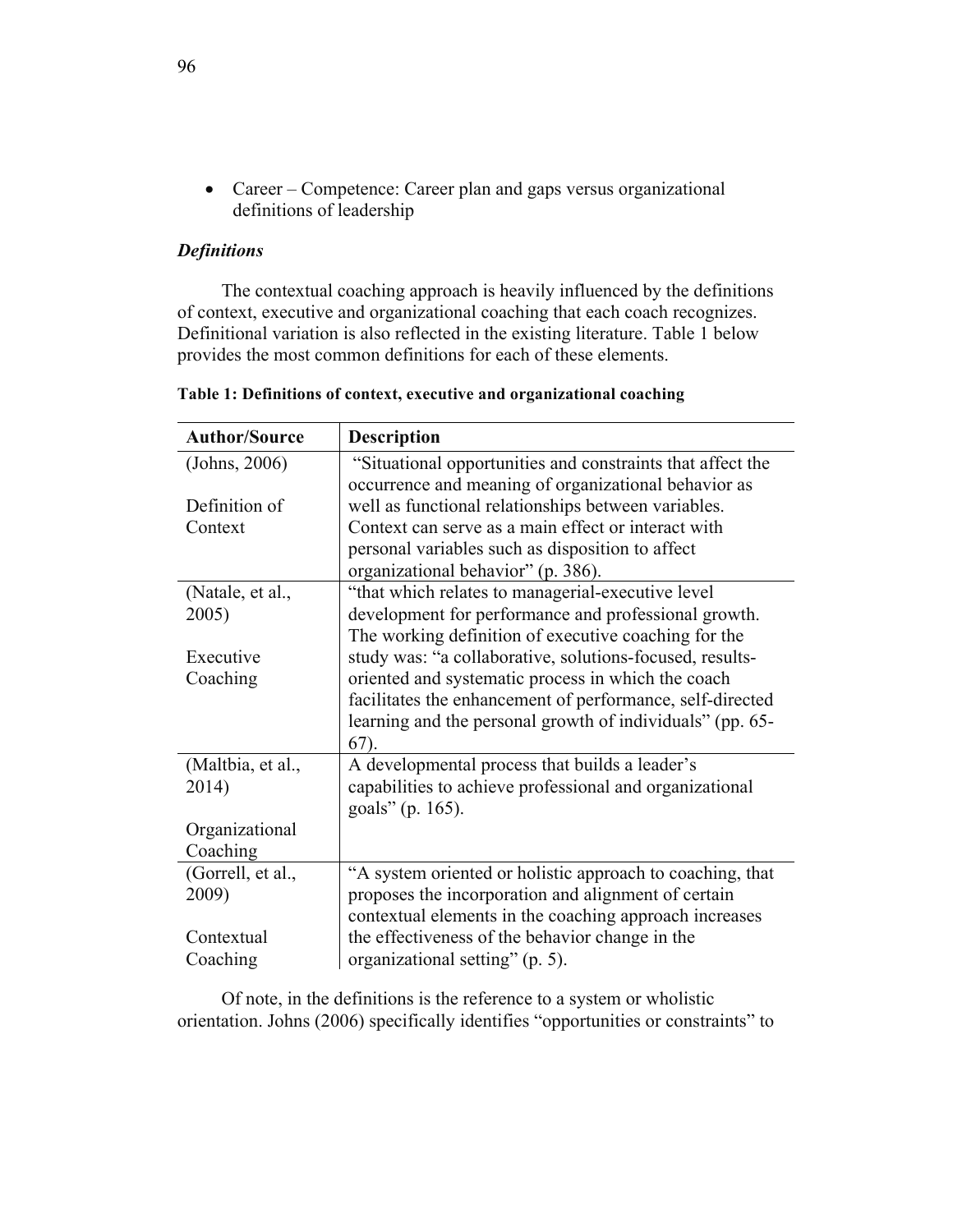organizational behavior in context (Johns, 2006, p. 386). The focus of contextual coaching is its reliance on the coach identifying these opportunities and constraints through their interaction during the engagement, incorporating them into the client objective setting and ensuring alignment between the resulting objectives and organizational expectations.

## *Origins/history*

Although the exact origins of executive coaching are unclear (Kampa-Kokesch, et al., 2001), the process of coaching managers can be traced back to the late 1980s (Tobias, 1996). The origins for organizational or systemsoriented coaching is even more elusive. Paul Gorrell and John Hoover developed their framework of contextual coaching during the 1990s (Gorrell, et al., 2009); however, the concept has only recently received renewed attention. What makes the task of tracing the history of a coaching approach more complicated is the variation in use of terms. For example, three terms that are most associated with organizational coaching: performance coaching, executive coaching, and alignment coaching are often used interchangeably. Although they all refer to work with leaders in their organization with the goal of increasing leader effectiveness, it is not clear to what extent context is a consideration or where overlaps exist. Contextual or systems coaching theorizes that a disciplined approach to aligning the coaching work with organizational objectives will result in enhanced outcomes. To date there has been limited empirical work validating which key elements in context most influence coaching work and those incorporating approaches that highly correlate to enhanced outcomes.

#### *Conceptual Framing*

Regardless of the framework, the consistent theoretical underpinning of context-based coaching is the alignment between the organizational objectives, individual developmental objectives, and coach agenda. In theory, the closer the alignment between these elements the stronger the impact on the overall effectiveness of the investment in the developmental work. This contextual coaching alignment is represented through the overlaps between the coach's approach, the coaching client's developmental objectives, the organizational objectives and expectations surrounding the firm's talent, represented in Figure 1.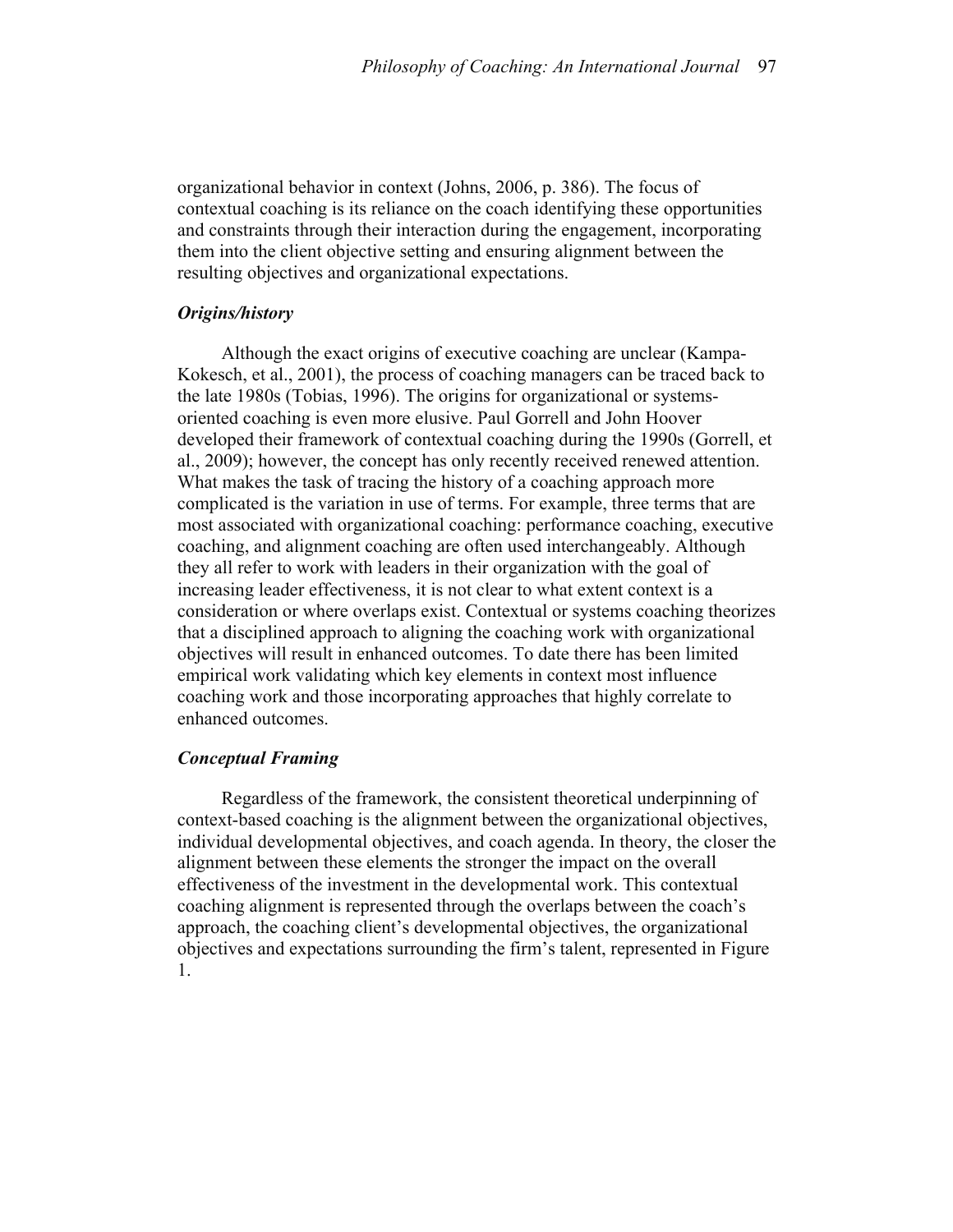

#### **Figure 1: Contextual Alignment Elements**

## **Study Approach**

The complex relationship between the elements in contextual coaching require a wholistic approach to examine it. The multi-phased study therefore employs a mixed method (Qualitative - Quantitative) scheme; it utilized archival data interviews and questionnaires in the first two phases of work, and will use surveys to validate the factors in an organization's context that act as enablers or barriers to behavior change identified by the qualitative data. The study examines the relationship between the incorporation of contextual factors in the coaching approach and the attainment of desired coaching outcomes.

The study was designed to be conducted in three phases. The first two phases incorporated qualitative data and is reported here. The quantitative last phase will be informed by the findings from the qualitative work presented in this paper. Each phase of work is intended to inform the next phase of work. During the qualitative first phase of work, a random review of 50 coaching reports from engagements with organizational leaders or groups was evaluated. These narrative reports, completed by the coach, provided details of the coach's interactions in the organization. Multi-rater feedback and interviews conducted on behalf of the coaching client, the individual objectives set by the coaching client, and perceived barriers or enablers to development identified by the coach, was typical information contained in these reports. The review of the coaching reports was intended to answer two key questions: to what extent did the coach connect engagement objectives to contextual factors, indicating the importance of context to the work, and to what extent did contextual factors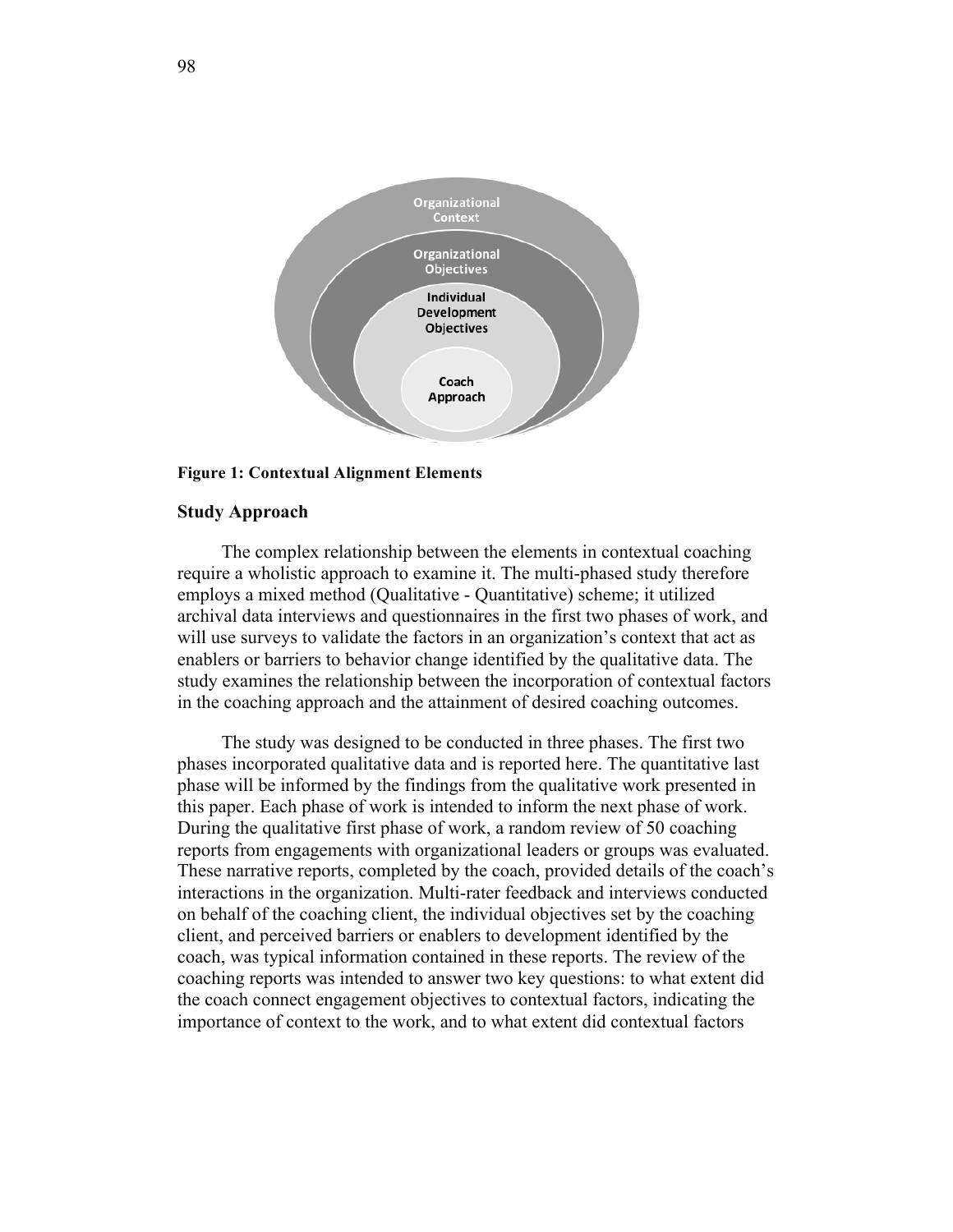emerge during the various coaching conversations. The themes identified during the archival review informed interview questions used during the second phase. The data collected from interviews informed a pilot survey design to be used in phase three. Four lines of inquiry were pursued during the interview phase:

- How the coach viewed the importance of context in their coaching work
- What elements of context the coach viewed as the most influential to achieving coaching outcomes
- What elements of context the coach viewed as most influential to achieving sustained behavior change
- How did the coach incorporate context into their coaching work?

Twelve (12) in-person interviews of 40-60 minutes and twenty-seven (27) four-question questionnaires were completed during the second phase of work. A manual thematic analysis (Boyatzis, 1998) was applied to all questionnaires and interview transcripts. Each transcript was coded to identify recurring terms or descriptors and grouped into clusters, the clusters were then validated by an independent reader. A theme was generated from the clusters only after saturation was reached (Strauss & Corbin, 1998, p. 136) and it appeared in at least 20% of the interview and questionnaire transcripts. The themes identified through the analysis were incorporated into a 10-question test survey that was sent to a wider distribution of coaches. A random sample of 17 completed surveys were evaluated for face validity. Basic descriptive statistical techniques were utilized to further understand variation in the survey data. This "pilot" survey is intended to inform a future and final phase of work that utilizes correlational analysis to further refine the themes from the qualitative portion of the study.

### **Findings**

The first two phases of this study provide several key insights associated with understanding the role of context in coaching. First, it validates the importance coaches attach to the influence context has on coaching outcomes. Secondly, it suggests that coaches can identify discrete factors that inhibit or enable outcomes during a coaching engagement and influence the prospect of achieving sustainable developmental change. Finally, the study provides understanding into approaches used by coaches, to incorporate contextual considerations into their work. Each of these insights will now be explored in more detail.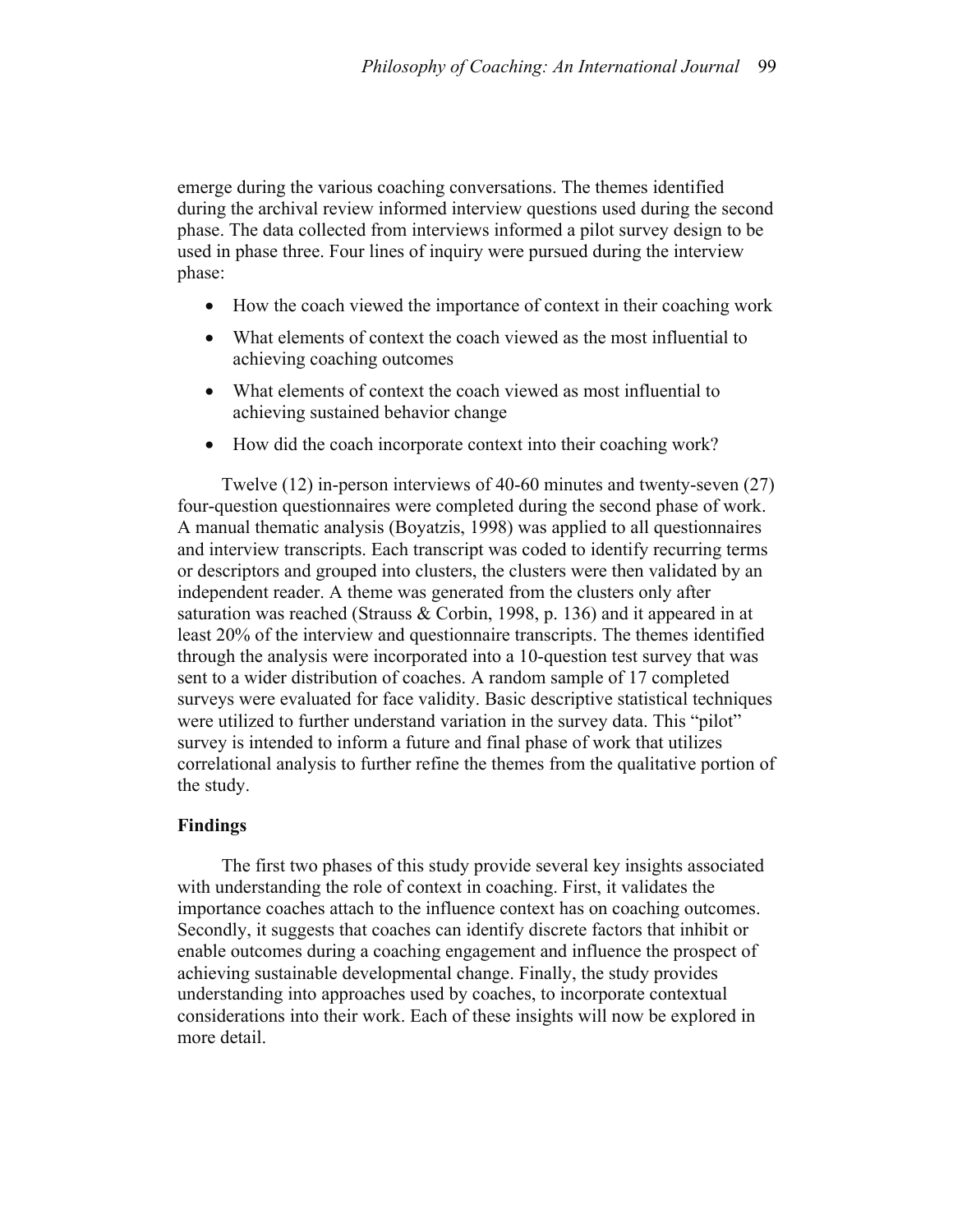## *Importance of Context*

There is a significant variation in how coaches define, recognize, and assess contextual factors. However, there was strong agreement on its importance to achieving coaching outcomes and sustained behavior change by the coaching client. The relationship between how each coach perceives the importance of context to a specific engagement and how they incorporate it into coaching work remains unclear. In some cases, coaches stated context was only mentioned as a mechanism to develop heightened self-awareness about potential challenges to achieving agreed-upon coaching objectives. In other cases, coaches claimed to regularly create strategies with the client, informed by perceived contextual barriers to development. Nevertheless, two consistent themes were identified in the study, that provide additional clarity on this topic:

- Coaches suggested that the level of importance for any contextual factor was dependent on engagement objectives or the developmental need of the coaching client. This suggests that there may not be a universal set of contextual elements that can be applied in all systems.
- Coaches placed a high level of importance on the connection of contextual factors to achieving coaching outcomes but differ on incorporation strategies and indicated a concern that a focus on context will inhibit coaching work by taking focus away from the individual.

## *Contextual Factors most influential to achieving coaching outcomes:*

Coaches identified several factors that were deemed as most influential on the ability of the coach to achieve desired coaching outcomes.

- **Goal orientation of the organization** (related to the perceived accountability, on the part of the client, for achieving agreed upon developmental objectives and the perceived degree to which goals and goal accountability are a natural aspect of the existing culture).
- **Control orientation** or perceived ability by the learner to achieve their agreed upon coaching objectives in the organization. This factor was often associated with the coaching client's perception of how important the coaching objectives were against other organizational priorities and expectations.
- **Perception of organizational fairness and inclusivity** with regards to advancement and assignments (level of perceived bias in talent decisions).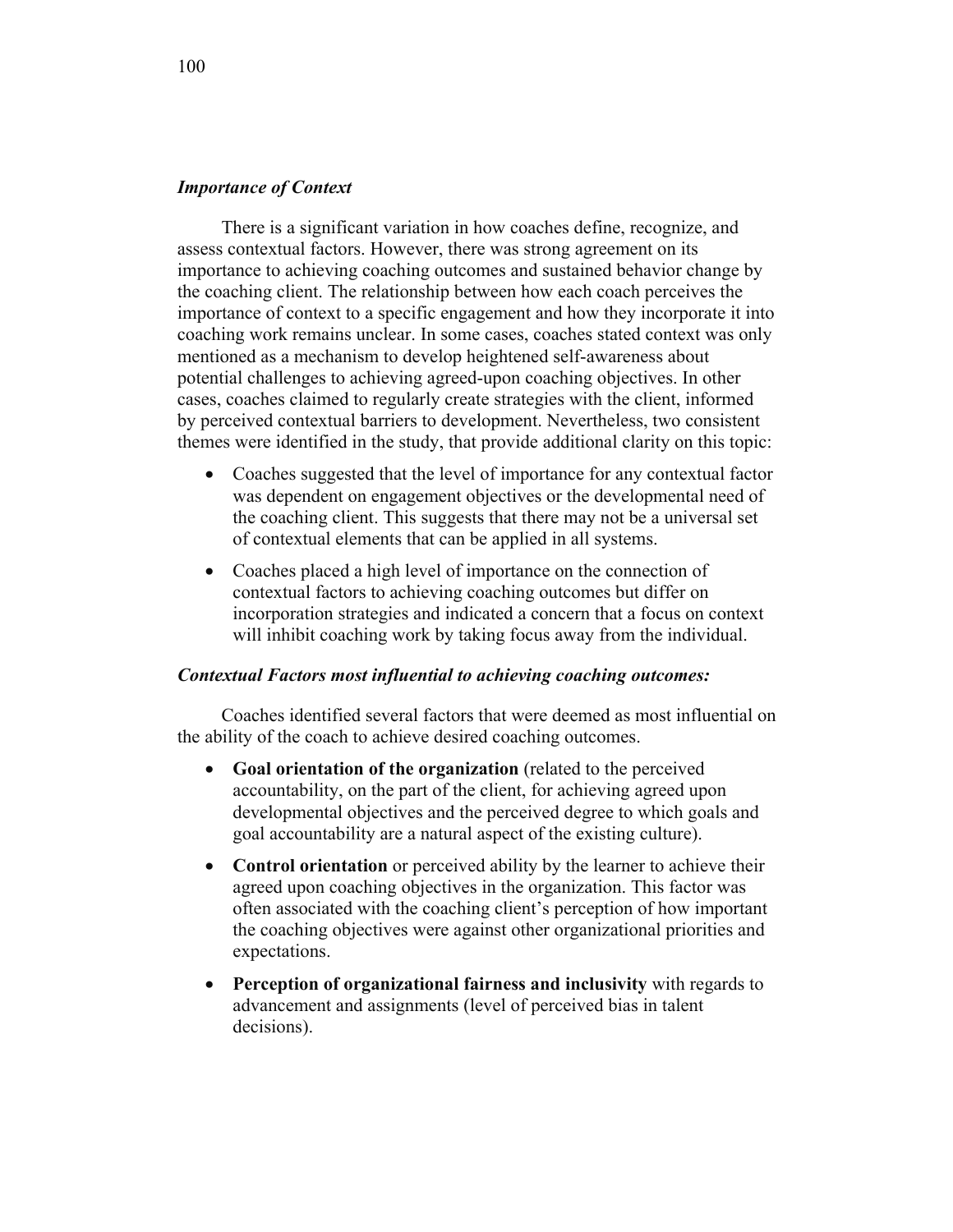- **Perceived organizational safety** (or encouragement) to take risk in working on new skills or behaviors in public. This is expressed as the perceived reaction to failure, the safe opportunities that would be provided to experiment and the level of encouragement or feedback that could be expected by those who were most important to the coaching client.
- **Level of (senior) leadership engagement** in the developmental process/activities of the organization across the enterprise and its visibility to the coaching client.
- **Organizational developmental mindset**. Two dimensions were identified related to the demonstration of a developmental mindset by senior leaders (to what extent are senior leaders perceived to be open to and encourage critical feedback), and the perceived organizational attitude with regards to the efficacy of coaching (who receives coaching, what happens after an engagement, and how coaching work is socialized in the system).

# *Contextual factors most influential to achieving sustained behavior change by the learner*

Coaches identified several factors that were perceived to have the most influence on the ability of a learner to sustain behavior change resulting from coaching work:

- **Level of authentic engagement by the direct supervisor** in the coaching process and the presence of accountability for agreed upon objectives.
- **Peer pressure to advance** in the organization.
- **Level of organizational accountability** on leader competencies and the connection of coaching work with those competencies.
- **The presence of a positive feedback culture** in the organization.

## *Incorporation of context*

Only one theme emerged from the examination of how coaches incorporate context into their coaching work or how they align contextual factors with coaching objectives.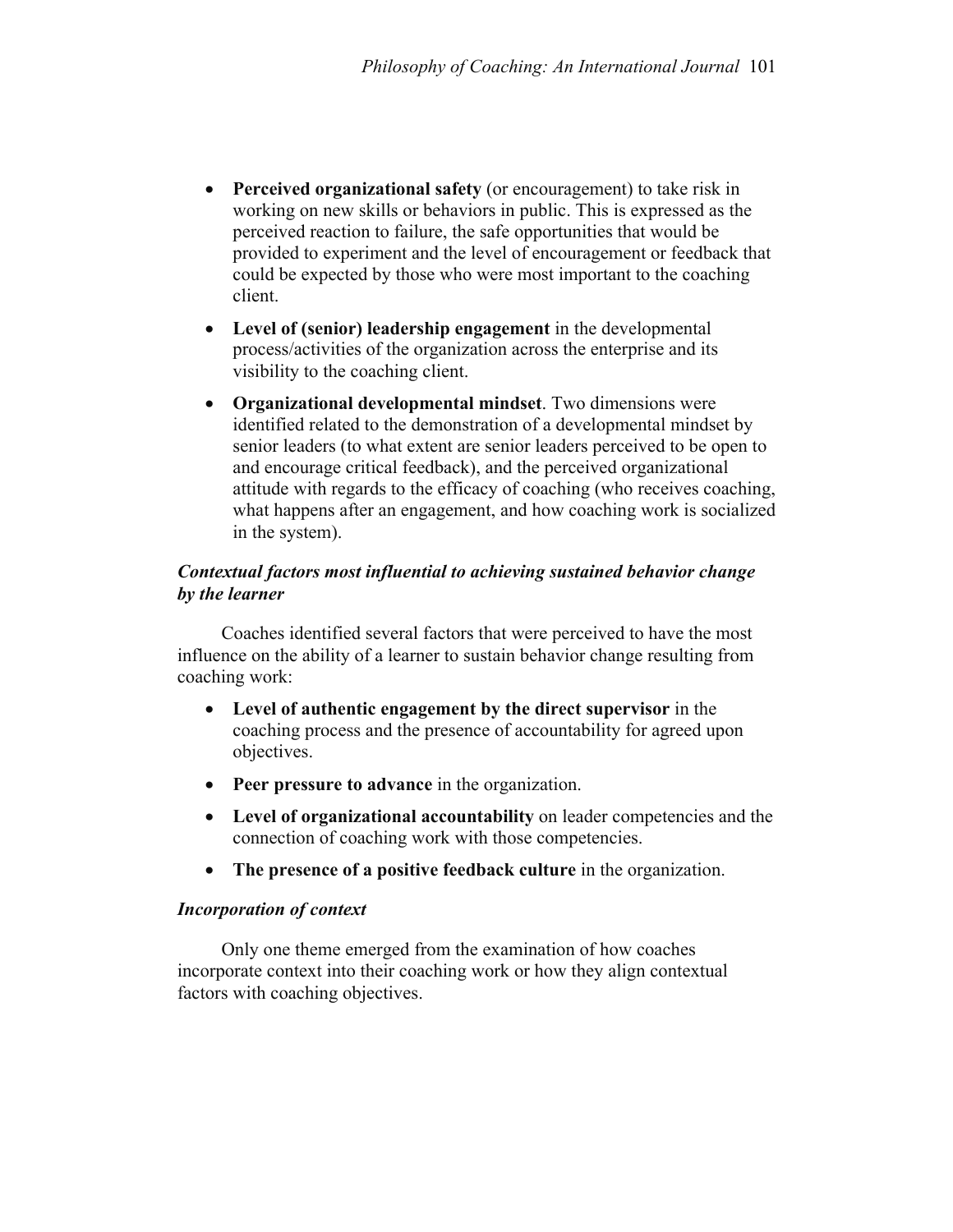When discussing incorporation approaches coaches most often referred to activities associated with raising the coaching client's awareness of contextual factors that impede achievement of developmental objectives and the creation of strategies to mitigate perceived impediments.

#### *Overall findings*

The findings suggest that coaches can identify discrete elements in context with disproportional impact on coaching outcomes and they actively consider how to incorporate them into their coaching work. The data suggest that a strong correlation may exist between the visible level of leadership engagement (outside of HR) in the coaching process and the attainment of coaching outcomes by those who participate in the process. This may be complemented by the extent to which the prevailing view of coaching in the organization is positive and the culture is a feedback-oriented culture.

The findings also suggest that the broad descriptions of contextual elements initially positioned in early models may not be as useful for coaches or the organization. This study advocates for more narrow and measurable elements that are closely relevant at the level of interaction than generic elements. While it may be appropriate to provide a high-level structure that allows for comparison across multiple engagements and coaches, the data suggest that proximity to the coaching client's agenda is a key consideration to how contextual factors should be identified and accounted for.

## **Conclusions and Recommendations**

The first two phases of this study represent an initial stage of validating the influence of context on coaching work and sustained behavior change. It advances the theory that a coach possessing an ability to recognize the factors in the organization's environment that are most relevant to the client's developmental work, and the ability to incorporate and align those factors, will produce higher quality outcomes as compared with coaches who do not possess these skills. Therefore, we conclude the following from the work:

#### *Identification of factors*

• Although definitional challenges with consistency exist, discrete factors in context that support or inhibit the attainment of developmental objectives can be identified by coaches who work in the organizational setting.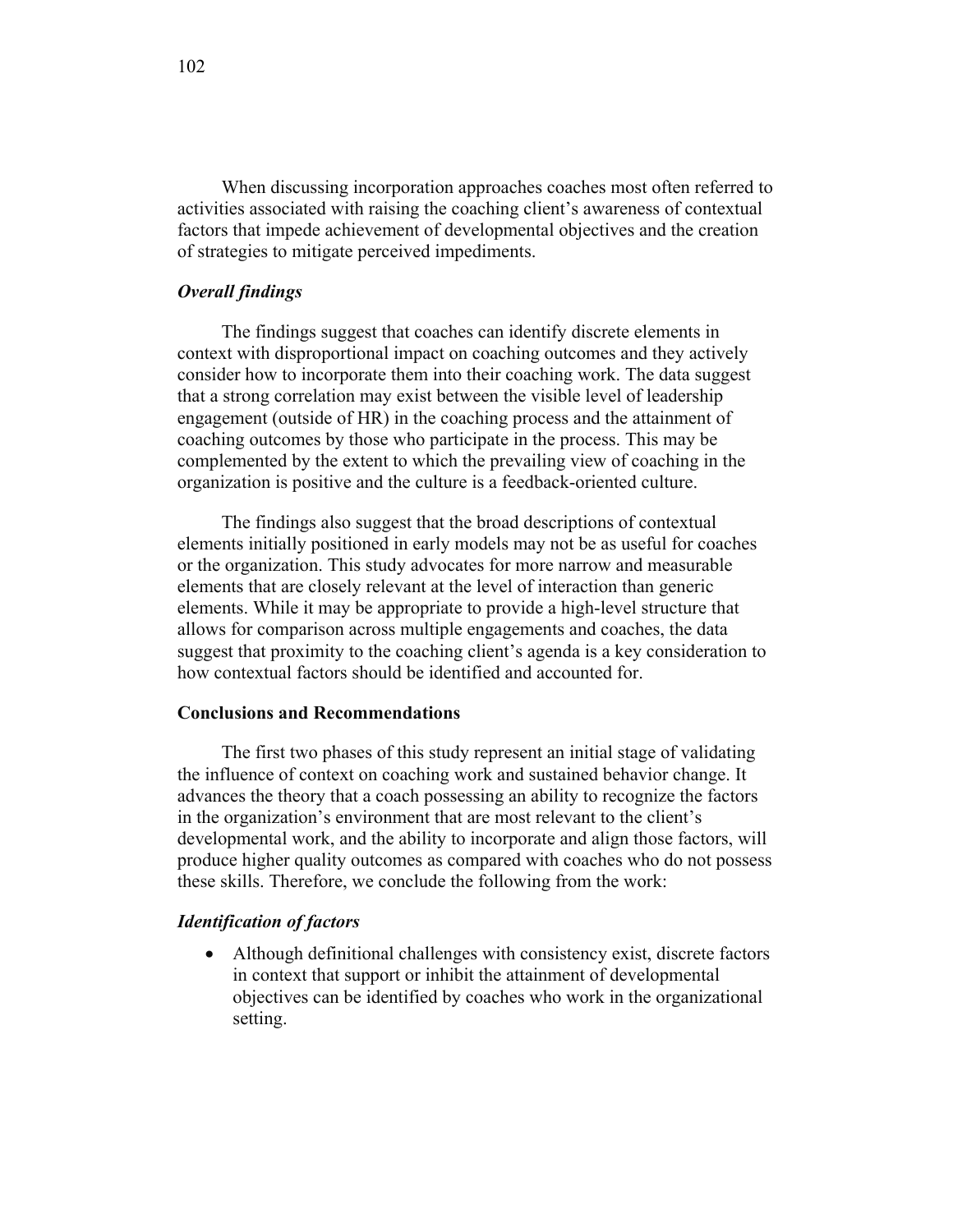- The importance of a factor may vary according to coaching or developmental objectives, client profile, or other factors.
- Coaches can distinguish those factors that directly influence the ability to successfully achieve coaching outcomes (enabling the conditions for an effective coaching relationship) from the factors that enable sustainable behavior change on the part of the coaching client.
- Ten distinct factors were identified in the study which may be further consolidated into clusters.

# *Implications for practice*

Clearly refining and developing a measurement protocol for those contextual factors most relevant to coaching effectiveness and sustained behavior change could have implications far beyond increasing the effectiveness of each engagement. Armed with an understanding of how to identify and measure the factors that enable the system to strengthen conditions for development system wide would also provide a mechanism to inform broader strategic development initiatives. Further, firms that use coaching widely have an opportunity to collect data from multiple engagements over time, allowing them to uncover potentially hidden themes and patterns in their culture. From an organizational perspective, then, a systems-based coaching approach provides the following return on investment (ROI) opportunities:

- 1. The potential for improving the overall developmental environment through the systematic evaluation of contextual measures unique to each organization and by providing a process whereby the organization gains consistent "climate" feedback from each engagement. This systematic approach may provide useful information for developing coaching competency for internal coaches and potentially increase the effectiveness of coach matching for external coaches. The system level contextual measures may also increase the awareness of supervising managers to potential barriers that could derail sustained development of their coached direct report.
- 2. The potential to link contextual factors to support organizational leadership competency modeling.
- 3. The potential for more targeted and focused developmental initiative design based on an established contextual framework.
- 4. Enhancing the consistency of coaching across the enterprise by providing a common set of contextual factors for coaches to integrate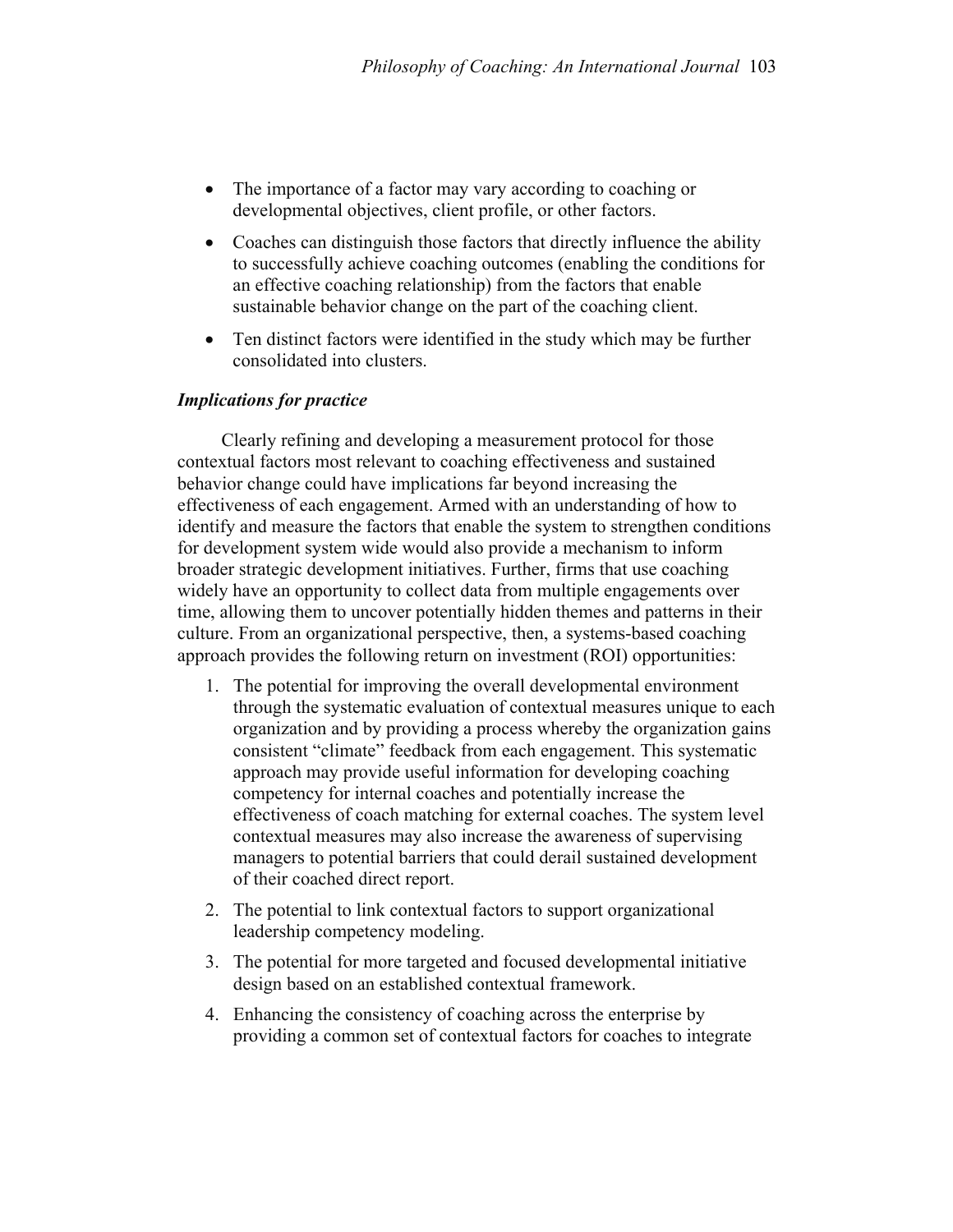into their work. This allows the organization to better monitor and align coaching work across the enterprise.

5. The opportunity to enhance each coach's effectiveness through increased awareness of specific contextual information that support or inhibit coaching work in that system. Theoretically a new coach working in the system would have the benefit of the system knowledge obtained by all the prior engagements.

#### *Limitations*

This study has several limitations and opportunities for additional inquiry. The sample size used for this study was small. Only 39 coaches provided their perspective. In addition, the data was collected primarily from coaches practicing in the United States and as such is limited by its lack of global reach. It is suggested that a much larger sample of coaches be invited to provide a narrative perspective on the subject. A second significant limitation is the reliance on the coach-centric perspective to form the findings. While useful to understand incorporation approaches, the reliance on coach-only data subjects the study to self-interest bias with regards to the perceived importance of context in achieving coaching outcomes and realizing sustained change.

These limitations provide potential avenues to expand the work by examining data from the perspective of client population and expanding the sample. A correlational analysis on the factors identified by coaches and the relationship on the ability to achieve coaching outcomes and sustain those outcomes also represent a possible avenue of further study. The study also presents a need for further examination of how to measure each factor's influence on developmental objectives and behavior change sustainability. Additional work in understanding how factor relevance changes with developmental focus or client profile would also be useful for coaches preparing for executive engagements and providing system level insights.

#### **References**

- Boyatzis, R. E. (1998). *Transforming Qualitative Information.* Thousand Oaks: Sage Publications.
- Cappelli, P., & Sherer, P. D. (1991). The missing role of context in OB: The need for a meso-level approach. *Research in Organizational Behavior*, 55-110.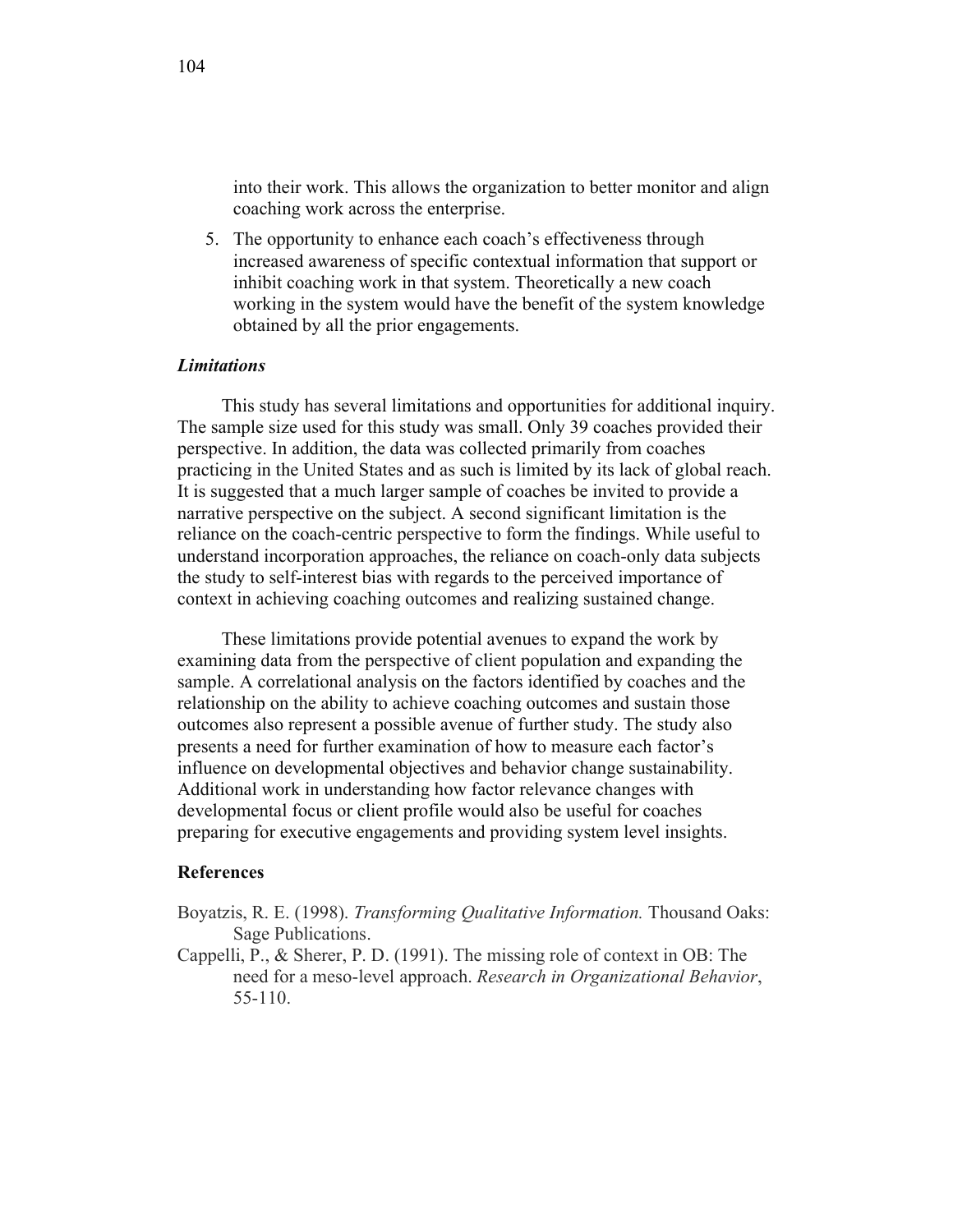- Doolen, T. L., Hacker, M. E., & Van Aken, E. M. (2003). The impact of organizational context on work team effectivness: A study of production team. *IEE Transactions on Engineering Management*, 285-296.
- Eagly, A. H., & Chaiken, S. (1993). *The Psychology of Attitudes.* Fort Worth: Harcourt Brace Jovanovich.
- Fishbein, M., & Ajzen, I. (2010). *Predicting and Changing Behavior.* New York: Psychology Press.
- Funder, D. C. (2001). Personality. *Annual Review of Psychology*, 197-221.
- Glasgow, J. M., Yano, E. M., & Kaboli, P. J. (2013). Impacts of organizational context on quality improvement. *American Journal of Medical Quality*, 196-205.
- Gorrell, P., & Hoover, J. (2009). *The coaching connection: A managers guide to developing individual potential in the context of the organization.* New York: American Management Association.
- Gregory, B. T., Harris, S. G., Armenakis, A. A., & Shook, C. L. (2009). Organizational culture and effectivness: A study of values, attitudes and organizational outcomes. *Journal of Business Research*, 673-679.
- Johns, G. (2006). The essential impact of context on organizational behavior. *Academy of Management Review*, 386-408.
- Kampa-Kokesch, S., & Anderson, M. Z. (2001). Executive coaching: A comprehensive review of the literature. *Consulting Psychology Journal: Practice & Research*, 205-228.
- Maltbia, T. E., Marsick, V. J., & Ghosh, R. (2014). Executive and organizational coaching: A review of insights drawn from literature to inform HRD practice. *Advances in Developing Human Resources*, 161- 182.
- Natale, S., & Diamante, T. (2005). The 5 stages of executive coaching. *Journal of Business Ethics*, 361-374.
- Parzinger, M. J., Lemons, M. A., & McDaniel, K. (2012). The impact of organizational context on turnover and job satisfaction: a multi-analysis study of bank employees. *International Journal of the Academic Business World*, 39-46.
- Porter, L. W., & McLaughlin, G. B. (2006). Leadership and the organizational context: Like the weather. *The Leadership Quarterly*, 559-576.
- Shalley, C. E., & Gilson, L. L. (2004). What leaders need to know: A review of social and contextual factors that can foster or hinder creativity. *The Leadership Quarterly*, 33-53.
- Sila, I. (2007). Examining the effects of contextual factors on TQM and performance through the lens of organizational theories: An empirical study. *Journal of Operations Management*, 83-109.